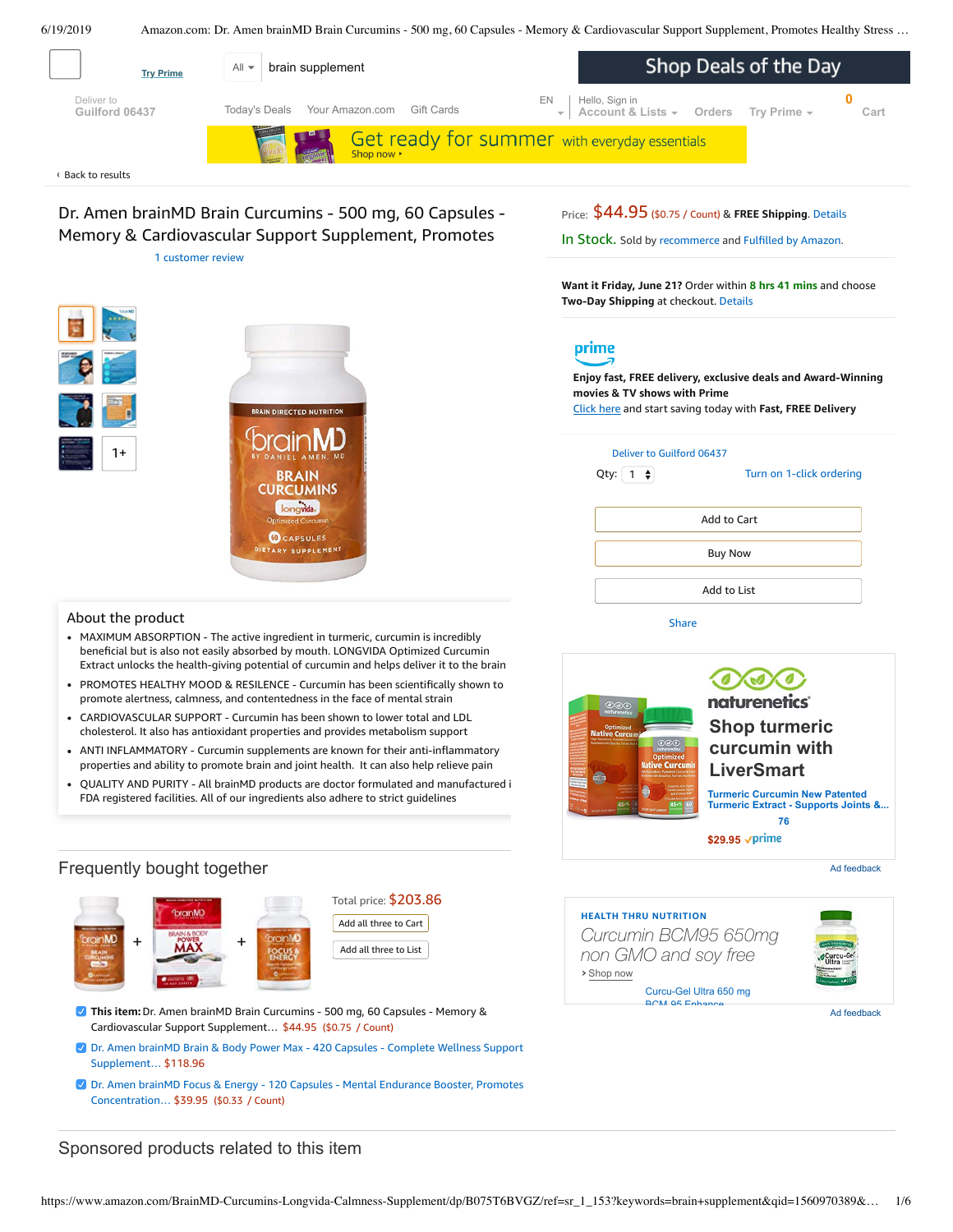

Mushroom Capsules - 2100 mg Max Capsule Dose + [Absorption…](https://www.amazon.com/gp/slredirect/picassoRedirect.html/ref=sspa_dk_detail_0?ie=UTF8&adId=A0385292K9V6U8UXS7RH&qualifier=1560971825&id=7781315281620493&widgetName=sp_detail&url=%2Fdp%2FB07Q5DZJTK%2Fref%3Dsspa_dk_detail_0%3Fpsc%3D1%26pd_rd_i%3DB07Q5DZJTK%26pd_rd_w%3DwnDAJ%26pf_rd_p%3D8a8f3917-7900-4ce8-ad90-adf0d53c0985%26pd_rd_wg%3DAqhrM%26pf_rd_r%3D41QPENSJHADEE51EZXZE%26pd_rd_r%3Dd33b9d4a-92c6-11e9-8704-597ede040640%26smid%3DA1TK860KZRN8XL) [142](https://www.amazon.com/gp/slredirect/picassoRedirect.html/ref=sspa_dk_detail_0?ie=UTF8&adId=A0385292K9V6U8UXS7RH&qualifier=1560971825&id=7781315281620493&widgetName=sp_detail&url=%2Fdp%2FB07Q5DZJTK%2Fref%3Dsspa_dk_detail_0%3Fpsc%3D1%26pd_rd_i%3DB07Q5DZJTK%26pd_rd_w%3DwnDAJ%26pf_rd_p%3D8a8f3917-7900-4ce8-ad90-adf0d53c0985%26pd_rd_wg%3DAqhrM%26pf_rd_r%3D41QPENSJHADEE51EZXZE%26pd_rd_r%3Dd33b9d4a-92c6-11e9-8704-597ede040640%26smid%3DA1TK860KZRN8XL#customerReviews) \$21.95

Ad feedback

### What other items do customers buy after viewing this item?

| MEG                               | Dr. Amen brainMD Omega-3 Power - 60 Capsules - Joint, Heart & Immune Support Supplement,<br>Promotes Positive Mood & Focus, Contains DHA & EPA - Gluten-Free - 30 Servings<br>29<br>\$24.95                              |
|-----------------------------------|--------------------------------------------------------------------------------------------------------------------------------------------------------------------------------------------------------------------------|
| nour<br>urcuBral<br><b>Second</b> | Now Supplements, CurcuBrain™ 400 mg with Longvida® Optimized Curcumin, 50 Veg Capsules<br>114<br>\$19.42                                                                                                                 |
| <b>branMD</b><br><b>KEUROLING</b> | Dr. Amen brainMD NeuroLink - 180 Capsules - Stress Relief & Mood Support Supplement,<br>Promotes Optimal Brain Function, Focus & Concentration - Gluten-Free - 45 Servings<br>8<br>\$39.95                               |
| brainM                            | Dr. Amen brainMD Focus & Energy - 120 Capsules - Mental Endurance Booster, Promotes<br>Concentration & Attention, Supports Healthy Stress Response - Caffeine-Free, Gluten-Free - 30<br><b>Servings</b><br>40<br>\$39.95 |

## Special offers and product promotions

**[Your cost could be \\$0.00 instead of \\$44.95](https://www.amazon.com/gp/cobrandcard/marketing.html?pr=con321&inc=50gcUnrec&ts=dhv55tvsxk3skku5od34ceclhm5pwk4&dasin=B075T6BVGZ&plattr=math&place=detailpage&imp=ea2735f8-3ed6-43da-97d4-5c35ac881fdf)**! Get a **\$50 Amazon.com Gift Card** instantly upon approval for the **Amazon Rewards Visa Card** Apply now

# **Have a question?**

Find answers in product info, Q&As, reviews

# Product description

Brain Curcumins is BrainMD's high-quality, concentrated curcumin supplement. Curcumin and other curcuminoids are the best-proven beneficial substances from turmeric root. Turmeric has thousands of years of history as a medicinal herb, but just within the past few decades, modern science has discovered the spectacular benefits of its curcumin content. Curcumins need to be properly absorbed when taken by mouth. The LONGVIDA® Optimized Curcumin Extract is clinically proven for better oral absorption and has shown brain benefits in a double-blind clinical trial.

Curcumin preparations vary widely in their chemical makeup, so the BrainMD team needed a preparation with impressive brain benefits. The LONGVIDA curcumin is used for supporting working memory AND calmness. you're trying to support your memory while working your brain in overdrive, and could benefit from staying calm to avoid panic while you're pushing yourself mentally, give Brain Curcumins a try!

#### **From the Manufacturer:**

- BrainMD products are manufactured in GMP-certified facilities in North America and tested for purity and potency. We take great care in formulating all of our products to source the best ingredients, at safe and powerful doses, without unnecessary additives.
- Brain Curcumins does not contain milk/dairy, gluten, wheat, yeast, eggs, corn, or artificial colors or flavorings. Contains soy in mere trace amounts very unlikely to cause allergic reactions.
- Take one capsule daily between meals, up to four capsules a day, or more as recommended by a nutritionally informed physician.
- Children can take one capsule a day per 40 pounds of body weight, to a maximum four capsules per day.
- Keep out of reach of children. Store at room temperature in a dry place. Do not use if clear neck seal is broken or missing.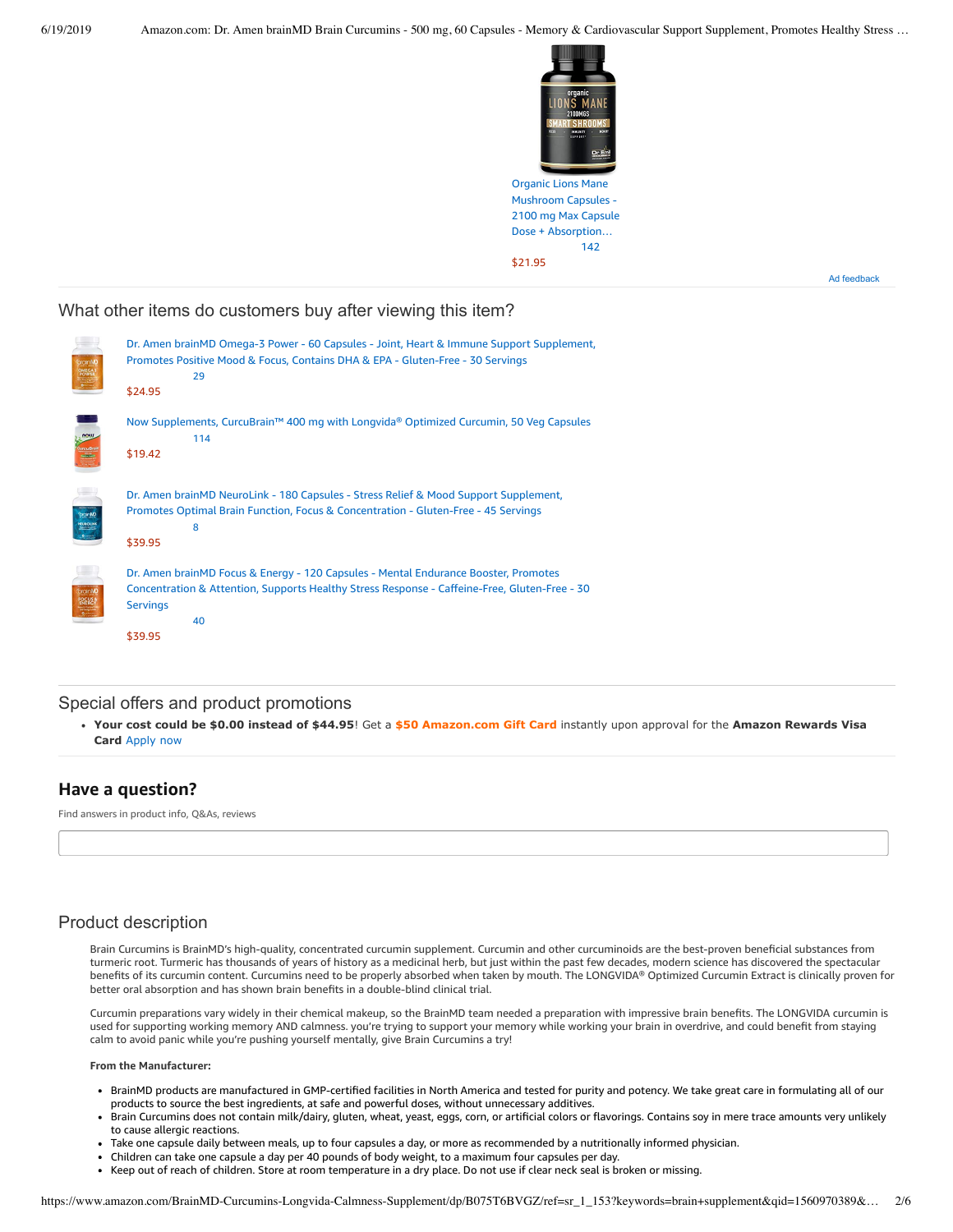# Product details **Shipping Weight:** 2.7 ounces [\(View shipping rates and policies\)](https://www.amazon.com/gp/help/seller/shipping.html/ref=dp_pd_shipping?ie=UTF8&asin=B075T6BVGZ&seller=ATVPDKIKX0DER) **ASIN:** B075T6BVGZ **UPC:** 857568003277 **Average Customer Review:** [1 customer review](https://www.amazon.com/product-reviews/B075T6BVGZ/ref=acr_dpproductdetail_text?ie=UTF8&showViewpoints=1) **Amazon Best Sellers Rank:** #92,094 in Health & Household ([See Top 100 in Health & Household\)](https://www.amazon.com/gp/bestsellers/hpc/ref=pd_zg_ts_hpc) #204 in [Curcumin Herbal Supplements](https://www.amazon.com/gp/bestsellers/hpc/6966319011/ref=pd_zg_hrsr_hpc) Product Warranty: For warranty information about this product, please [click here](https://www.amazon.com/gp/feature.html/ref=dp_warranty_request_3P?ie=UTF8&docId=1002406021)

Would you like to **tell us about a lower price**?

### Related Video Shorts (0) [Upload](https://www.amazon.com/creatorhub/video/upload?productASIN=B075T6BVGZ&referringURL=ZHAvQjA3NVQ2QlZHWg%3D%3D&ref=RVSW) your video



### **Be the first video**

Your name here

## Important information

#### **Legal Disclaimer**

Statements regarding dietary supplements have not been evaluated by the FDA and are not intended to diagnose, treat, cure, or prevent any disease or health condition.

## Compare with similar items

|                        | BRAIN DIRECTED NUTRITION<br>brain <b>M</b><br><b>BRAIN</b><br><b>CURCUMINS</b><br>longwa.<br><b>Optimized Curcumin</b><br><b>OCAPSULES</b><br><b>ETARY SUPPLEMENT</b>                                                     | <b>MALU</b><br><b>CurcuBrain</b><br>Veg C                                                                                   | <b>ProHealth</b><br><b>OPTIMIZED</b><br><b>CURCUMIN</b><br>longvida.<br>$G2$ $G2$<br>60 Veggie Capsules · 500 mg | Longvida<br>Optimised Curcumin<br><b>IGH ABSORPTION</b><br>FREE FORM<br>30 <sub>cm</sub><br>Food supplement      |
|------------------------|---------------------------------------------------------------------------------------------------------------------------------------------------------------------------------------------------------------------------|-----------------------------------------------------------------------------------------------------------------------------|------------------------------------------------------------------------------------------------------------------|------------------------------------------------------------------------------------------------------------------|
|                        | This item Dr. Amen brainMD<br>Brain Curcumins - 500 mg, 60<br>Capsules - Memory &<br>Cardiovascular Support<br>Supplement, Promotes Healthy<br>Stress Response, Antioxidant -<br>Gluten-Free - 60 Servings<br>Add to Cart | Now Supplements,<br>CurcuBrainTM 400 mg with<br>Longvida <sup>®</sup> Optimized<br>Curcumin, 50 Veg Capsules<br>Add to Cart | <b>ProHealth Optimized Curcumin</b><br>Longvida 60 Capsules (500 mg)<br>Add to Cart                              | <b>Longvida Optimized Curcumin</b><br>Supplement 500 mg - 285x<br>More bioavailable - 30 Capsules<br>Add to Cart |
| <b>Customer Rating</b> | (1)                                                                                                                                                                                                                       | (114)                                                                                                                       | (42)                                                                                                             | (48)                                                                                                             |
| Price                  | \$4495                                                                                                                                                                                                                    | \$1942                                                                                                                      | \$3649                                                                                                           | \$2025                                                                                                           |
| <b>Shipping</b>        | FREE Shipping on orders over<br>\$25                                                                                                                                                                                      | FREE Shipping on orders over<br>\$25                                                                                        | FREE Shipping on orders over<br>\$25                                                                             | FREE Shipping on orders over<br>\$25                                                                             |
| Sold By                | recommerce                                                                                                                                                                                                                | Amazon.com                                                                                                                  | ProHealth, Inc.                                                                                                  | Igennus                                                                                                          |
| <b>Directions</b>      |                                                                                                                                                                                                                           | As a dietary supplement, take 1<br>capsule daily.                                                                           | As a dietary supplement, take<br>1-2 capsules per day, or as<br>advised by your healthcare<br>practitioner.      | Adults: 1 capsule daily with<br>food. For intensive support - 2<br>capsules daily as a split dose.               |

Sponsored products related to this item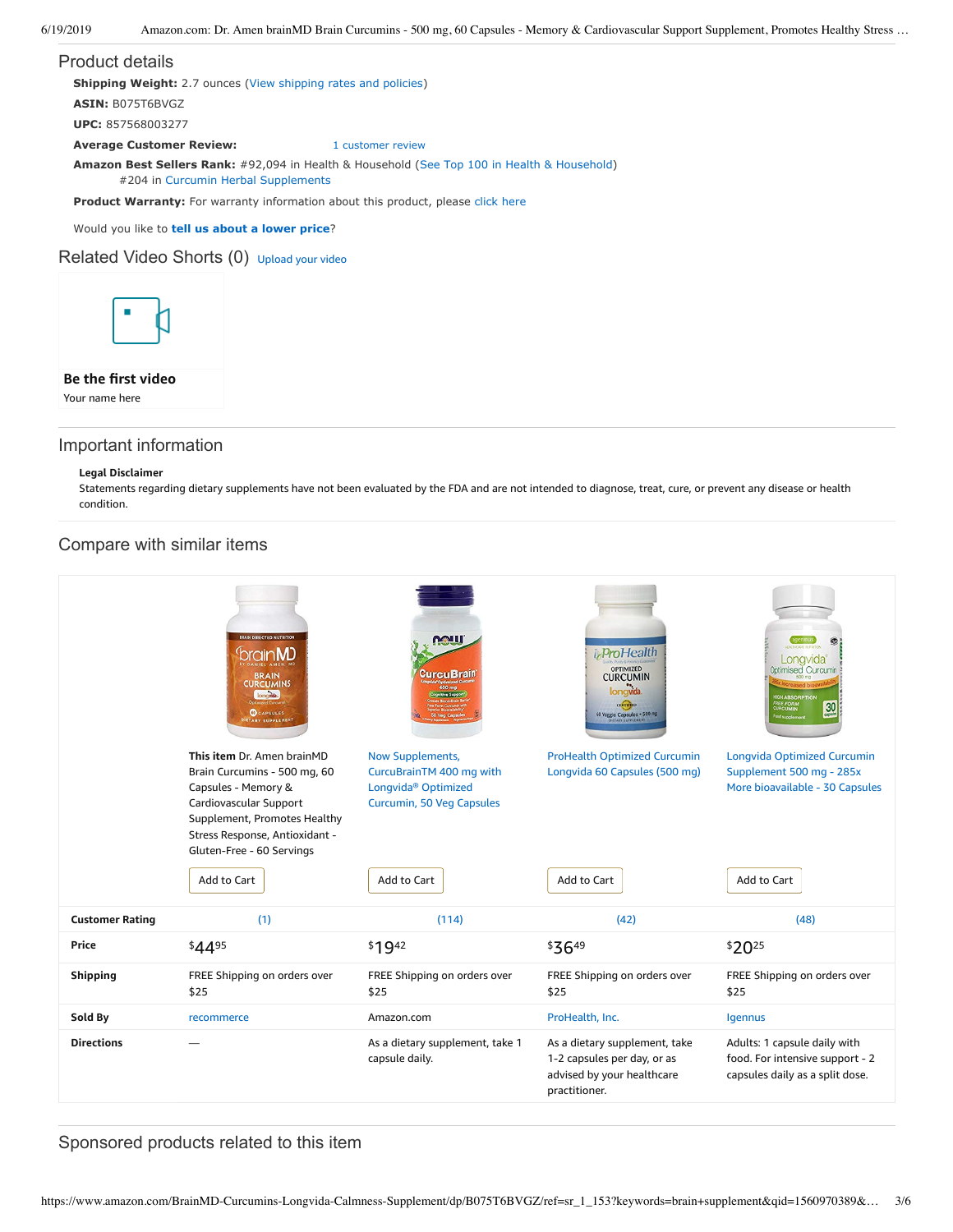

|  | 540 |             |
|--|-----|-------------|
|  |     |             |
|  |     | Ad feedback |

#### Customer Questions & Answers

[See questions and answers](https://www.amazon.com/ask/questions/asin/B075T6BVGZ/ref=cm_cd_dp_lla_ql_ll)

# <span id="page-3-0"></span>**[1 customer](https://www.amazon.com/Amen-brainMD-Brain-Curcumins-Cardiovascular/product-reviews/B075T6BVGZ/ref=cm_cr_dp_d_show_all_top?ie=UTF8&reviewerType=all_reviews) review**

**Review this product**

#### 5.0 out of 5 [stars](javascript:void(0))

| 5 star | 100% |
|--------|------|
| 4 star | 0%   |
| 3 star | 0%   |
| 2 star | 0%   |
| 1 star | 0%   |
|        |      |

#### **Showing 1-1 of 1 reviews**

Top Reviews Top ReviewsRon

**I would [recommend](https://www.amazon.com/gp/customer-reviews/R3SZC28B396AN4/ref=cm_cr_dp_d_rvw_ttl?ie=UTF8&ASIN=B075T6BVGZ) this product to everyone**

#### April 16, 2018 **Verified Purchase**

I believe this is one product that help me deal with my inflammation. I would recommend this product to everyone.

One person found this helpful

https://www.amazon.com/BrainMD-Curcumins-Longvida-Calmness-Supplement/dp/B075T6BVGZ/ref=sr\_1\_153?keywords=brain+supplement&qid=1560970389&… 4/6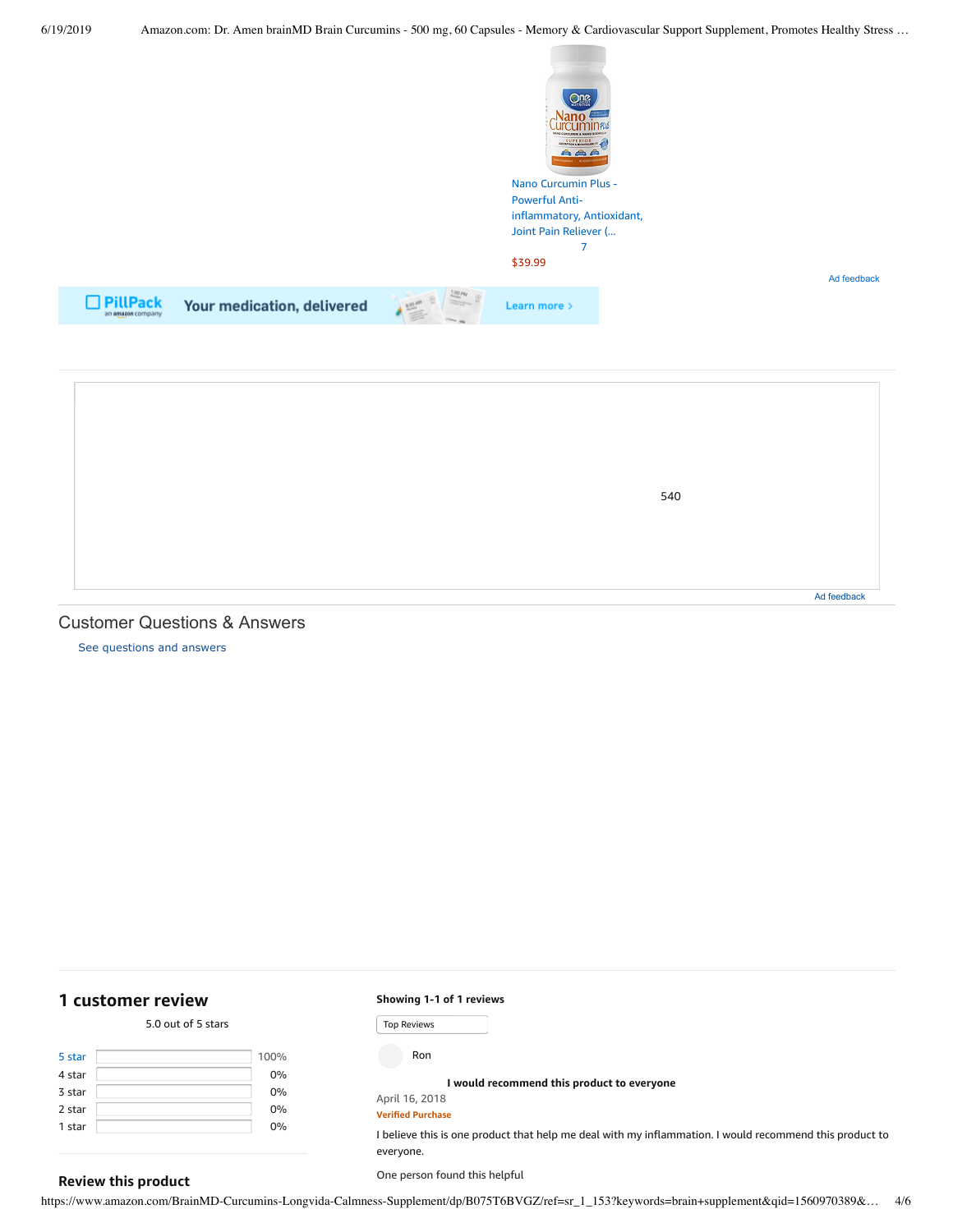6/19/2019 Amazon.com: Dr. Amen brainMD Brain Curcumins - 500 mg, 60 Capsules - Memory & Cardiovascular Support Supplement, Promotes Healthy Stress …

| Share your thoughts with other customers | Helpful<br>Report abuse<br>Comment |
|------------------------------------------|------------------------------------|
| Write a customer review                  | See the review                     |
|                                          | Write a customer review            |
|                                          |                                    |
|                                          |                                    |
|                                          |                                    |
|                                          |                                    |
| 540<br>Add to Cart                       |                                    |
| Ad feedback                              |                                    |

## Set up an Amazon Giveaway



Amazon Giveaway allows you to run promotional giveaways in order to create buzz, reward your audience, and attract new followers and customers. Learn more about Amazon [Giveaway](https://www.amazon.com/gp/giveaway/home?ref=aga_dp_lm) **This item:** Dr. Amen brainMD Brain Curcumins - 500 mg, 60 Capsules - Memory & Cardiovascular Support Supplement, Promotes Healthy Stress Response, Antioxidant - Gluten-Free - 60 Servings

Set up a [giveaway](https://www.amazon.com/giveaway/host/setup/ref=aga_h_su_dp?_encoding=UTF8&asin=B075T6BVGZ)

# Customers who bought this item also bought

| BRAIN DIRECTED NUTRITION<br><b>DrainMD</b><br>SUPERIOR DAILY SUPPLEMENT SYSTEM<br><b>BRAIN &amp; BODY</b><br><b>POWER</b><br>hope powerful bran health suppl<br>in a simple packet to napport finality<br>memory, cognition and facus*<br><b>O</b> PACKETS<br><b>BOA</b><br><b>III</b> HANANGO<br>30 DAY SUPPLY<br><b>HARRYSON</b><br>Dr. Amen brainMD Brain &<br>Body Power Max - 420<br>Capsules - Complete<br>Wellness Support<br>11<br>\$118.96 |             |
|-----------------------------------------------------------------------------------------------------------------------------------------------------------------------------------------------------------------------------------------------------------------------------------------------------------------------------------------------------------------------------------------------------------------------------------------------------|-------------|
|                                                                                                                                                                                                                                                                                                                                                                                                                                                     |             |
|                                                                                                                                                                                                                                                                                                                                                                                                                                                     | Ad feedback |

#### **Pages with related products.** See and discover other items: [turmeric](https://www.amazon.com/slp/turmeric-for-face/ddrqxaakspxp848?_encoding=UTF8&ref_=fs_blw_d_clp_1) for face

**Disclaimer**: While we work to ensure that product information is correct, on occasion manufacturers may alter their ingredient lists. Actual product packaging and materials may contain more and/or different information than that shown on our Web site. We recommend that you do not solely rely on the information presented and that you always read labels, warnings, and directions before using or consuming a product. For additional information about a product, please contact the manufacturer. Content on this site is for reference purposes and is not intended to substitute for advice given by a physician, pharmacist, or other licensed health-care professional. You should not use this information as self-diagnosis or for treating a health problem or disease. Contact your health-care provider immediately if you suspect that you have a medical problem. Information and statements regarding dietary supplements have not been evaluated by the Food and Drug Administration and are not intended to diagnose, treat, cure, or prevent any disease or health condition. Amazon.com assumes no liability for inaccuracies or misstatements about products.